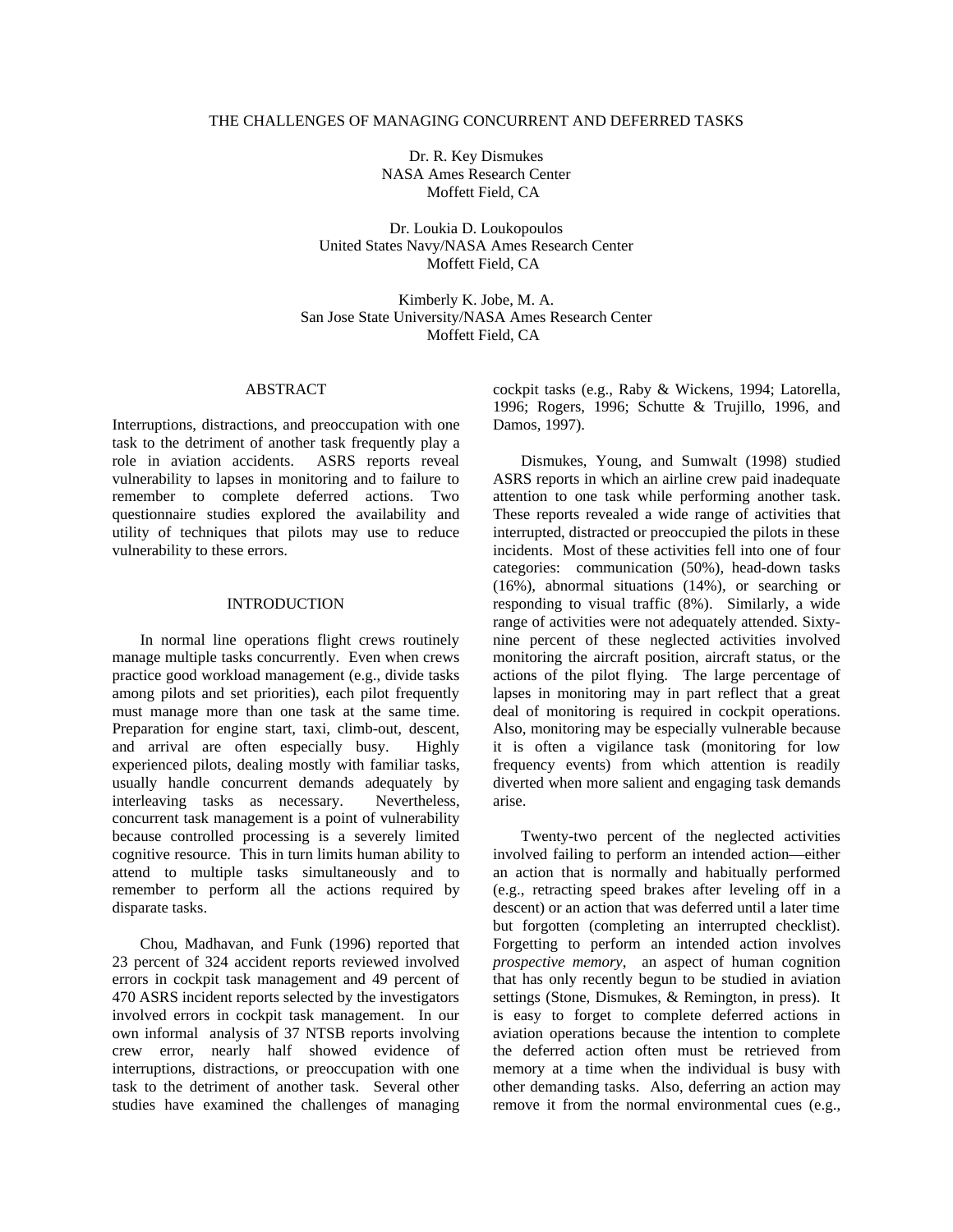displays, callouts, procedural flows) that serve to trigger retrieval from memory.

In some incidents and accidents crews may neglect some tasks because of excessive workload. More commonly, however, sufficient time exists, in principle, to complete all essential tasks. Thus, rather than overload, the issue seems to be how well pilots can manage attention to keep track of concurrent tasks without becoming preoccupied with one task to the detriment of others. Workload management is usually taught in CRM classes, but attention management is not—indeed it is not clear that existing scientific knowledge is adequate for design of training in attention management.

### QUESTIONNAIRE STUDIES

We have recently completed two questionnaire studies exploring the availability and utility of techniques that pilots may use to reduce vulnerability to lapses in monitoring and to lapses in prospective memory. In the first questionnaire we used ten incident scenarios from our ASRS study and asked respondents what techniques pilots could use to avoid making the mistakes reported in a given scenario. The 26 respondents were highly experienced airline pilots (mean total flight time was 10,592 hours; 88 % were/had been captains; 57% were check pilots; 68% were instructors). Six scenarios from the first questionnaire were selected for further study; four of these scenarios involved lapses in monitoring and two involved lapses in prospective memory. The responses to these six scenarios were codified to common wordings, referred to hereafter as "techniques". The number of techniques generated per scenario ranged from four to eleven. Thirty-six techniques were generated altogether, with some overlap among techniques suggested for various scenarios.

Twenty techniques were suggested for avoiding lapses in monitoring; these fell into six categories:

- 1. Manage workload  $(9 \text{ techniques})^1$ : Rearrange the sequence of tasks to reduce workload at critical junctures (5); divide responsibilities among crew and stick to it (2); and manage workload to keep within acceptable limits (e.g., tell ATC "unable to comply" $)$  (2).
- 2. Recognize multi-task demands and dividing attention among them (4 techniques): Identify specific things to monitor and periodically switch attention (2); divide attention between two tasks and use discipline to avoid preoccupation with

 $\overline{a}$ 

either (1); and break concurrent task into subtasks and pause between subtasks to monitor (1).

- 3. Review task in advance to identify critical junctures and establish monitoring (2 techniques): Brief departure procedure in advance, and discuss plan of action and ascertain pilot flying (PF) has set task up correctly .
- 4. Raise red flag in vulnerable situations and increase vigilance (2 techniques): Pilot not flying (PNF) announce when going head-down, and PF treat situation as high risk when PNF goes off-line.
- 5. Assign neglected task higher priority (2 techniques): Assign monitoring task higher priority than other tasks, and give collision avoidance priority over navigation.
- 6. Create a visual, auditory, or tactile reminder (1 technique): PNF call out progress so PF can monitor while performing other tasks.

The large proportion of workload managementrelated techniques may reflect the fact that workload management is part of CRM training, which almost all major airline pilots receive. Reviewing tasks in advance, when practical, and figuratively raising red flags to heighten attention in vulnerable situations also seem generally consistent with CRM principles. However we are aware of no research addressing how effective these techniques may be in reducing vulnerability to lapses in monitoring specifically. Creating salient reminder cues, breaking concurrent tasks into subtasks and pausing between subtasks to monitor, and identifying specific things to monitor are all consistent with a cognitive perspective on how individuals might manage concurrent tasks. However little research exists to predict how effective these techniques might be. In some circumstances it is appropriate to assign one task higher priority than another task, but in other situations both tasks may be crucial and both must receive adequate attention..

Seventeen techniques were suggested for avoiding lapses in prospective memory; these fell into four categories:

- 1) Create a habit linking memory item to habitual actions (6 techniques): Always turn wheel light on when landing clearance received and make light switch part of final scan before landing; always check landing clearance at 1000 foot call; always check landing clearance at outer marker; put ground control frequency in standby radio when cleared to land and make radio head part of final scan; add landing clearance to final checklist as personal technique; and do descent checklist (and set altimeters) at FL180.
- 2) Manage workload (3 techniques): manage workload to keep within acceptable limits; divide

<sup>&</sup>lt;sup>1</sup> Number of techniques in each sub-category are in parenthesis.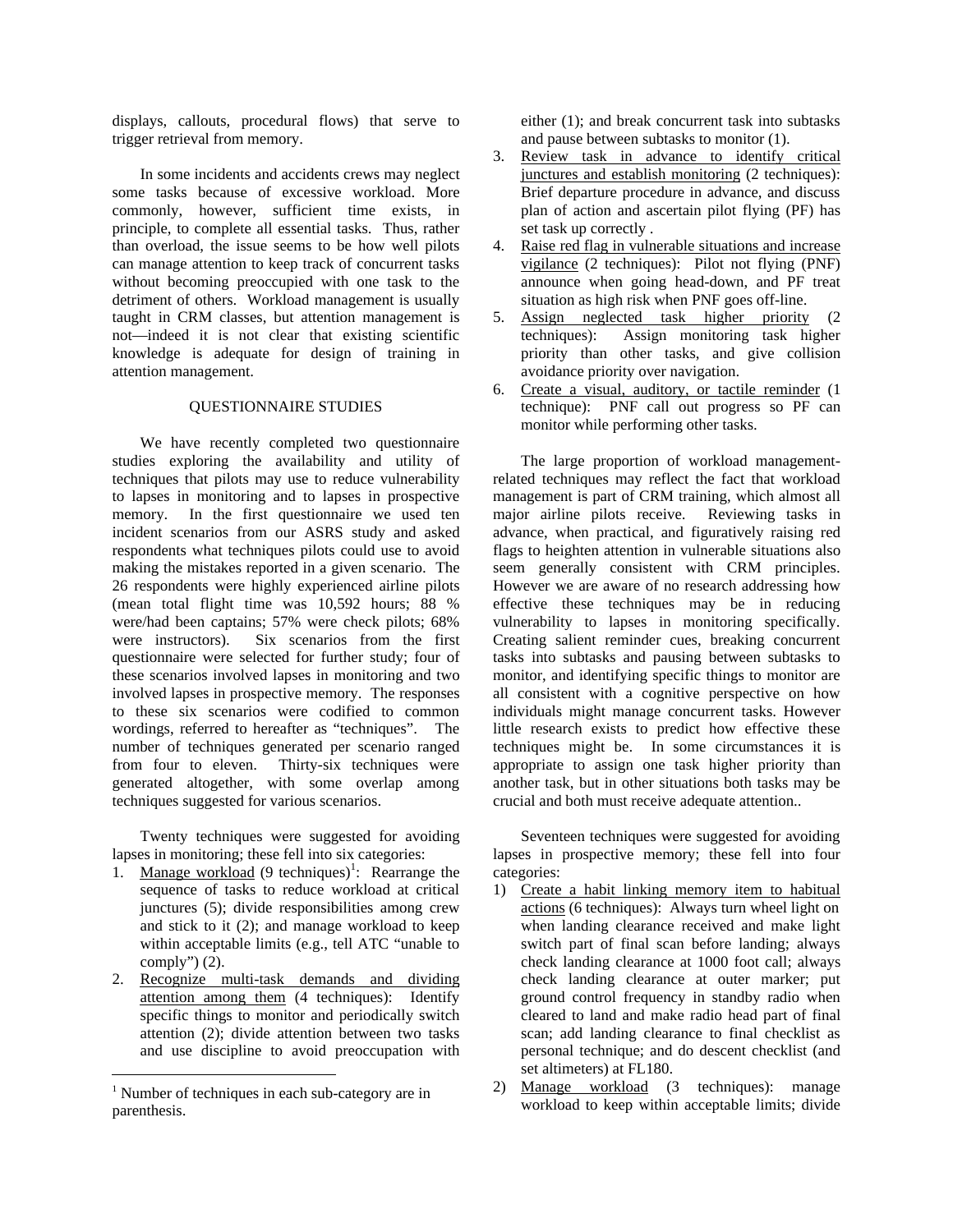responsibilities among crew and stick to it; and First Officer fly the airplane so the Captain can manage the abnormal.

- 3) Create a visual, auditory, or tactile reminder (3 techniques): Hold checklist or mike or keep hand on radio until call to tower; write down ATC instructions; and leave descent checklist in visible location until altimeters reset.
- 4) Execute task immediately (2 techniques): call tower early (even though instructed to delay call), and set PNF altimeter or standby altimeter as soon as possible, then set PF altimeter at FL180.
- 5) Miscellaneous (3 techniques): Enhance encoding of intentions in memory (e.g., repeat ATC instructions aloud); adhere to SOP (if landing clearance is on final checklist); and do not accept aircraft with multiple equipment problems in poor weather.

These are all personal techniques—none are taught in typical CRM classes. Creating salient reminder cues is probably the most common technique people use in everyday life to reduce vulnerability to prospective memory lapses, but this technique may not be practical in all cockpit situations. From a cognitive perspective, creating a habit linking a memory item to habitual actions is potentially effective, but considerable effort is required to develop the habit and a separate habit must be developed for each memory item. A cognitive perspective also suggests that enhanced encoding of intentions should facilitate retrieval from memory, though it is not clear to what degree.

The six scenarios and associated techniques were used in a second questionnaire in which pilots rated the effectiveness and practicality of the techniques for preventing the lapses reported in each scenario. One hundred and fifteen respondents from six airlines rated the techniques on five-point Likert scales  $(1 = low$ effectiveness or practicality;  $5 =$  high effectiveness or practicality). Respondents' mean total flight time was 10,936 hours; 93% were/had been captains; 86% were check pilots; 91% were instructors.

Because of space limitations only data from two scenarios are presented here; the data from the other four scenarios are quite similar. Table 1 presents a monitoring scenario in which the autopilot did not capture the intended level-off altitude and the crew did not monitor adequately for altitude capture. The average effectiveness ratings of the 9 techniques ranged from 3.7 to 4.2, and the average practicality ratings ranged from 3.5 to 4.1. The two average ratings for each technique closely paralleled each other, raising a question of how well the respondents used the two ratings to discriminate different attributes of the

techniques. The standard deviations of the ratings were fairly large, but the utility of the SD here is limited because many of the distributions were strongly skewed. For this reason we computed an agreement coefficient  $R(wg) = [1 - observed variance/maximum]$ possible variance] (James, Demaree, & Wolf, 1984). R(wg) values can range from 1 (all raters assigned the same rating) to 0 (ratings were distributed evenly over all possible values);  $R(wg) = 0.5$  indicates moderate agreement. R(wg) scores for this scenario ranged from .26 to .59 for effectiveness and ranged from .19 to .50 for practicality. Thus, even though the average ratings for all techniques were fairly high, respondents differed substantially in assessing how effective and how practical these technique are.

Table 2 presents a prospective memory scenario in which the crew was instructed to call tower at a later point and forgot to make the call, landing without clearance. The average effectiveness ratings of the 11 techniques ranged from 2.5 to 3.9, and the average practicality ratings ranged from 2.0 to 3.9. R(wg) for effectiveness ranged from .01 to .51. R(wg) for practicality ranged from .11 to .45.

### DISCUSSION

Concurrent task demands are ubiquitous in flight operations. Even when pilots have time to perform all essential tasks, they are vulnerable to error because of inherent difficulties in switching attention appropriately among tasks. If concurrent tasks can be practiced together under consistent conditions, pilots may learn to interleave components of separate tasks into what is effectively a single integrated task that can be performed with a high degree of automaticity. However in many situations one of the tasks is variable or the way two tasks combine is unpredictable, and in these situations considerable mental effort is required to keep attention moving between the tasks. In our ASRS study the most frequently reported competing tasks that distracted or preoccupied pilots were communication, head-down activities, abnormal situations, and searching for visual traffic. All of these tasks have unpredictable aspects and all make substantial demands on limited attentional resources.

The most commonly reported category of neglected tasks was monitoring (of aircraft position or status or of the actions of the pilot flying/taxiing). The next largest category was forgetting to perform intended actions (prospective memory). Our first questionnaire identified a number of techniques that pilots might use to reduce vulnerability to lapses in monitoring and vulnerability to forgetting to complete intentions. In a monitoring scenario from our second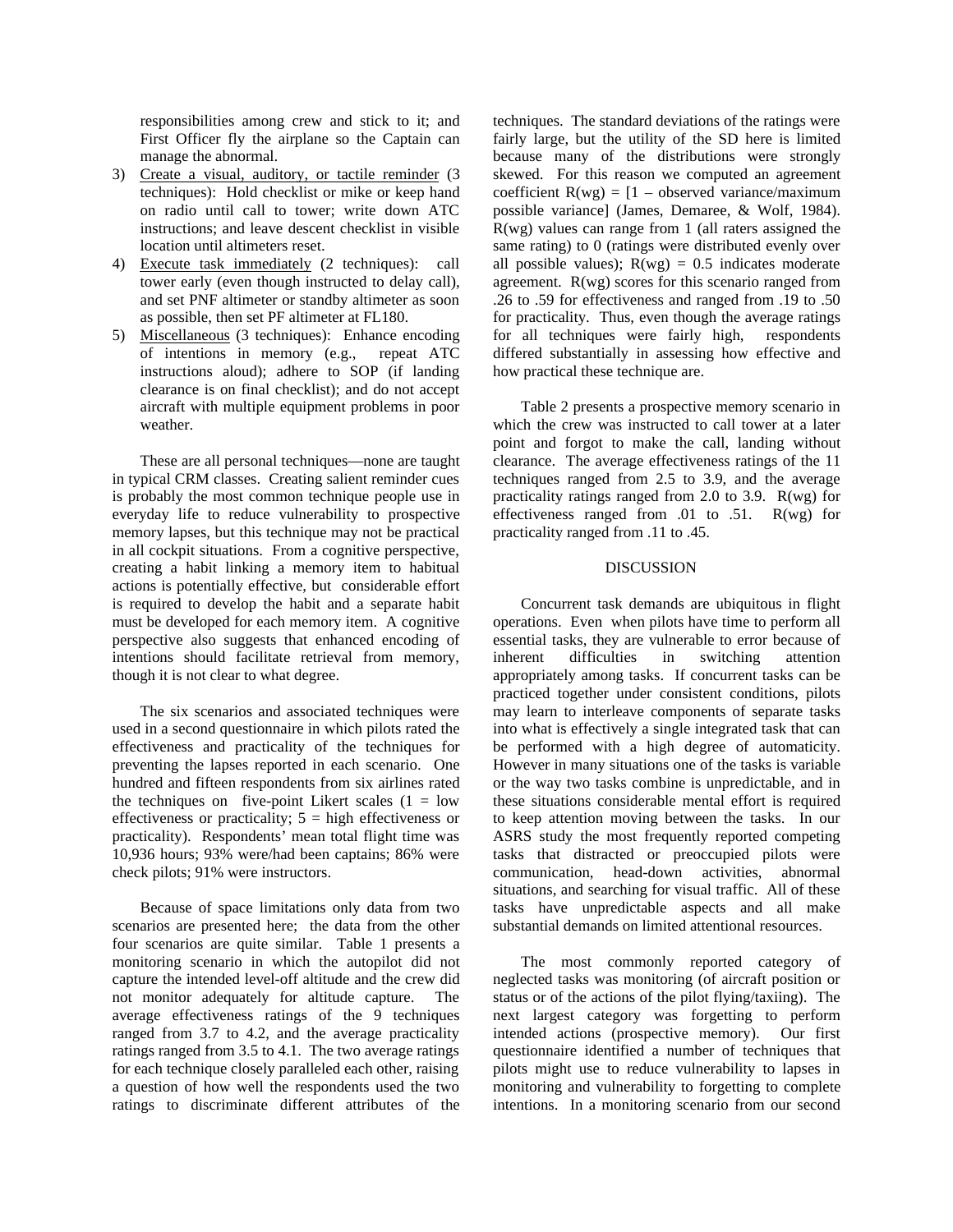# Table 1. Scenario 6

At 10,000 ft Approach cleared A/C to 13,000 ft. and gave revised routing. FO (PNF) put raw data on NAV display for CA while rebuilding departure on FMS, which required considerable attention because A/C was close to newly assigned radial. FO missed "1000 to go" call and did not look up until A/C was at 13,600 ft. CA said he had engaged the autopilot shortly before level off and had expected it to capture.

| Technique                                                                                                                                                                                                                                          | Effective<br>Mean(SD) | Practical<br>Mean(SD) | R(wg)<br>E/P |
|----------------------------------------------------------------------------------------------------------------------------------------------------------------------------------------------------------------------------------------------------|-----------------------|-----------------------|--------------|
| PF: When PNF must go off line, treat situation as high risk, requiring extra vigilance.                                                                                                                                                            | 4.2(.93)              | 4.1(0.98)             | 0.57/0.50    |
| Crew: Rearrange sequence of tasks to reduce workload (use the raw data until level-off, then reprogram the FMS) at<br>critical junctures.                                                                                                          | 4.1 $(.95)$           | 4.1(1.0)              | 0.54/0.49    |
| PNF: Be aware that must perform two tasks concurrently. Divide attention between the two tasks (programming<br>FMS and monitoring altitude level-off) and use discipline to avoid concentrating on one task to the exclusion of the<br>other task. | 4.0(0.91)             | 3.6(1.0)              | 0.58/0.41    |
| Crew: Assign responsibilities and stick to them. PF should fly the aircraft and not watch PNF programming FMS.                                                                                                                                     | 3.9(1.1)              | 3.8(1.1)              | 0.33/0.30    |
| PNF: Discuss plan of action or ascertain that the pilot flying has set up his/her task correctly before turning to other<br>tasks. This may also help the PNF remember to switch attention to check aircraft status at critical transitions.       | 3.9(0.90)             | 3.6(1.0)              | 0.59/0.40    |
| PNF: Rearrange sequence of tasks to reduce workload at critical juncture (suspend FMS work at 1000ft To Go call).                                                                                                                                  | 3.9(1.0)              | 3.5(1.2)              | 0.47/0.19    |
| PNF: Assign monitoring task higher priority than other tasks (reprogramming) performed concurrently.                                                                                                                                               | 3.8(.95)              | 3.6(1.0)              | 0.54/0.47    |
| PNF: announce going head-down when starting to program the FMS                                                                                                                                                                                     | 3.7(1.2)              | 3.7(1.2)              | 0.26/0.23    |
| PNF: Break concurrent task up into subtasks and pause between subtasks to monitor (pause between FMS inputs to<br>check altitude).<br>$\mathbf{A}$<br>$\mathbf{r}$<br>$\sim$ $\sigma$ $\sim$ $\sigma$ $\sim$<br>$100 - 100$<br>$\mathbf{r}$        | 3.7(.96)              | 3.5(1.0)              | 0.53/0.47    |

NOTE: R(wg) E/P denotes R(wg) for Effectiveness and Practicality ratings, respectively.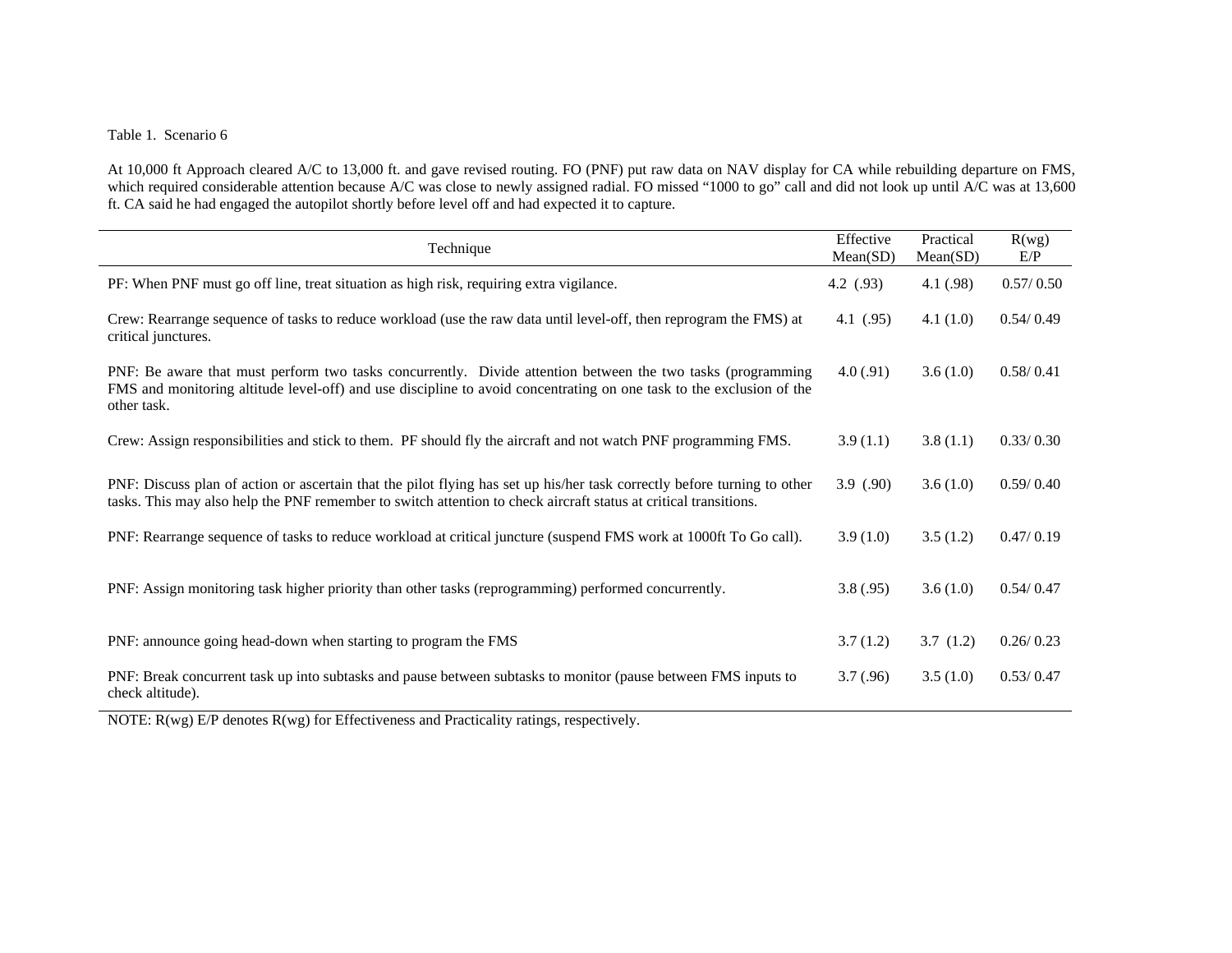## Table 2. Scenario 2

Final Approach in "minimums" weather. ATC request to keep speed high resulted in elevated workload during final approach. Before reaching the outer marker (OM), Approach instructed them to call tower upon reaching LOM. Crew forgot to call tower and landed without clearance.

| Technique                                                                                                                                                                                                 | Effective<br>Mean(SD) | Practical<br>Mean(SD) | R(wg)<br>E/P |
|-----------------------------------------------------------------------------------------------------------------------------------------------------------------------------------------------------------|-----------------------|-----------------------|--------------|
| Develop habit of turning on wheel-well light when landing clearance received. Make light switch part of final<br>scan.                                                                                    | 3.9(1.0)              | 3.9(1.1)              | 0.43/0.41    |
| Manage workload to keep within acceptable limits (e.g., tell ATC unable to keep speed up when conditions are this<br>demanding).                                                                          | 3.9(0.99)             | 3.5(1.2)              | 0.51/0.27    |
| Repeat aloud to the other pilot the instruction to call tower at the outer marker.                                                                                                                        | 3.7(1.0)              | 3.8(1.0)              | 0.45/0.45    |
| If "landing clearance" is not an item on company SOP for 1000-foot call, make it a personal technique to check<br>landing clearance at this point.                                                        | 3.7(1.1)              | 3.6(1.2)              | 0.37/0.27    |
| If "landing clearance" is an item on company SOP for 1000-foot call or on landing checklist, adhere to SOP.                                                                                               | 3.6(1.2)              | 3.5(1.2)              | 0.17/0.18    |
| Create a visual/tactile reminder such as holding the checklist or the mike or keeping a hand on the radio until<br>calling tower (PNF).                                                                   | 3.6(1.0)              | 3.3(1.2)              | 0.48/0.26    |
| Make the call to tower a personal checklist item at the outer marker.                                                                                                                                     | 3.5(1.1)              | 3.3(1.2)              | 0.28/0.17    |
| If "landing clearance" is not an item on company's landing checklist, make it a personal technique to check landing<br>clearance at this point. Do not call checklist complete without landing clearance. | 3.2(1.2)              | 2.9(1.2)              | 0.18/0.14    |
| Put ground control frequency in standby radio when cleared to land. Make radio part of final scan.                                                                                                        | 3.1(1.1)              | 3.1(1.2)              | 0.34/0.23    |
| Call tower early, right after instruction from approach.                                                                                                                                                  | 3.0(1.3)              | 2.4(1.3)              | 0.05/0.11    |
| Write instruction down.                                                                                                                                                                                   | 2.5(1.4)              | 2.0(1.1)              | 0.01/0.28    |

NOTE: R(wg) E/P denotes R(wg) for Effectiveness and Practicality ratings, respectivel